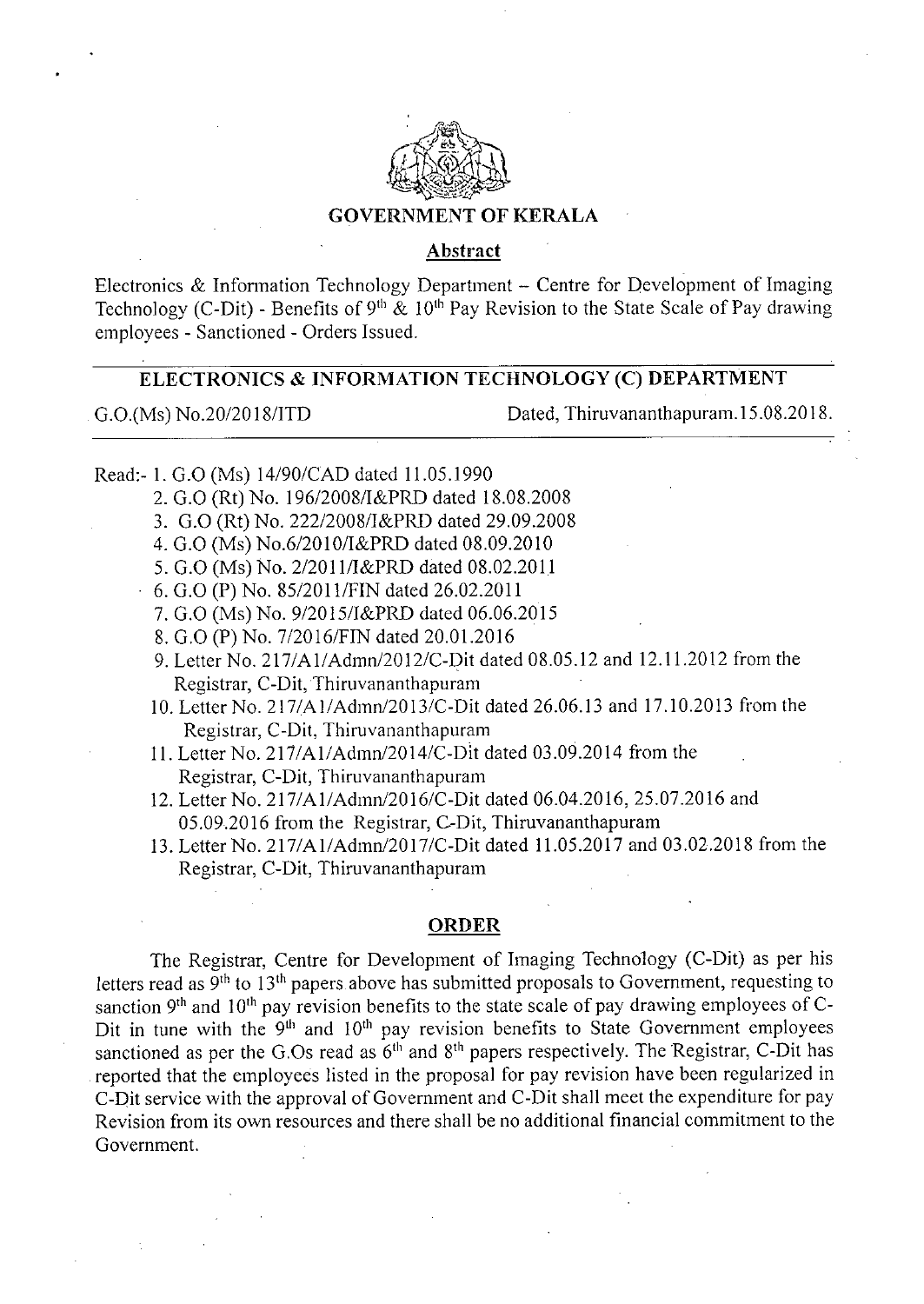2. Creation of posts / appointments / regularizations were done in C-Dit in different periods as detailed below.

- a) 55 posts were created in C-Dit as per the G.O read as  $2<sup>nd</sup>$  paper above and appointments and regularization of service were made to the said posts as per the G.0 read as 3<sup>rd</sup> paper above.
- b) As per the  $\overline{G}$ . C read as  $4<sup>th</sup>$  paper above, Government have ordered that the 55 posts created are deemed to have been created with effect from 01.10.2000 and service of the 55 employees are regularized retrospectively with effect from 01.10.2000 in the respective entry posts exempting Core Group Staff of C-Dit sanctioned as per the G.O read as  $1<sup>st</sup>$  paper above.
- c) As per the  $\overline{G}$ .  $\overline{O}$  read as  $5<sup>th</sup>$  paper above 7 employees who entered in C-Dit service upto the year 2000 were regularized retrospectively with effect from 01.10.2000.
- d) As per the G.O read as  $7<sup>th</sup>$  paper above 54 posts were created in C-Dit for regularizing 54 contract / temporary employees of C-Dit who completed 10 or more years of service as on 31-12-2014.

3. As per the G.O read as  $4<sup>th</sup>$  paper above, the benefits of  $8<sup>th</sup>$  pay revision to State Government employees has been sanctioned to the employees of C-Dit. The benefits in tune with the  $9<sup>th</sup>$  and  $10<sup>th</sup>$  pay revision to State Government employees are due to the employees of C-Dit.

4. Government have examined the proposals of the Registrar, C-Dit in detail and are pleased to order as follows.

- A. The benefits of  $9<sup>th</sup>$  pay revision is sanctioned to the employees of C-Dit as per the scales in Annexure I, II & III and subject to the following conditions.
	- With effect from 01.07.2009, the revised scales of pay will be as per Annexure I of G.0(P)No.85/20 11/Fin dated 26/02/2011.
	- 2. Stepping up of the scales of pay of any category will not be allowed under any circumstances.
	- 3. Time bound higher grade may be sanctioned as per the rules stipulated in the Annexure III of the G.O (P) No.85/2011/Fin dated 26.02.2011.
	- All the rules relating to fixation of pay as per annexure II of G.0 (P) No.85/201 1/Fin dated 26.02.2011 should be strictly followed except service weightage. For service weightage, regular service in C-DIT only will be reckoned.
	- 5. The benefits of 9<sup>th</sup> pay revision period from 01/07/2009 to 30/06/2014 shall be notional and no arrears will be given for that period. Notional fixations will be done and increments added during that period in respective scales of pay given in Annexure I of G.O(P)No.85/2011/Fin dated 26/02/2011, only to find the basic pay for fixation with effect from 01.07.2014. in the corresponding scale of pay provided in Annexure I of G.O (P) No.7/2016/FIN dated 20.01.2016.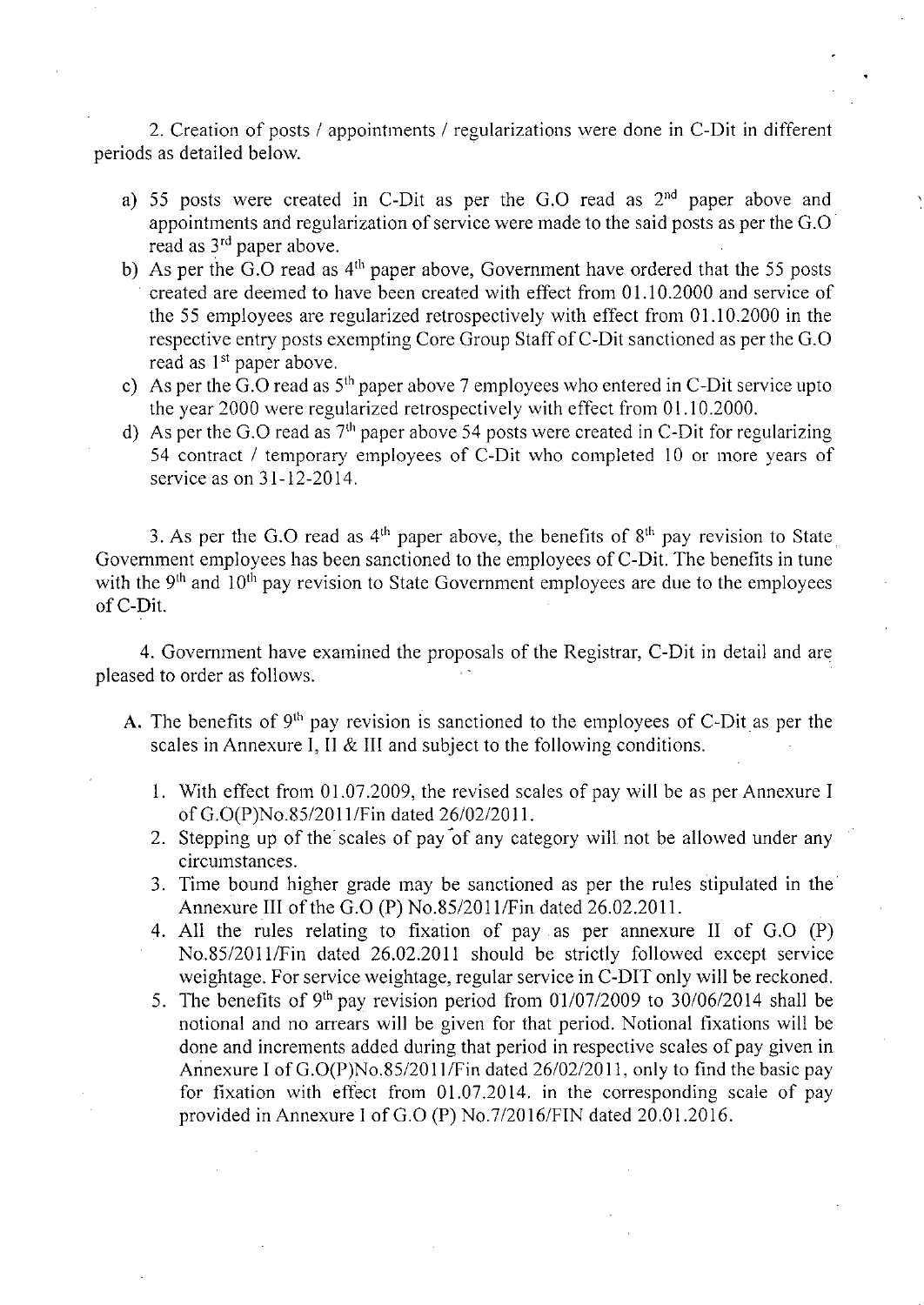- The additional expenditure on account of revision of pay and allowances should be met from the own fund of the Society. Government will not provide any financial assistance in this regard.
- 7. The Director, C-DIT will be held responsible for violations in the implementation of pay revision.
- B. The benefits of  $10<sup>th</sup>$  pay revision is sanctioned to the employees of C-Dit as per the scales in Annexure IV & V and subject to the following conditions.
	- With effect from 01.07.2014 the revised scales of pay will be as per Annexure I of G.0 (P) No.7/2016/Fin dated 20.01.2016.
	- 2. The benefits of G.O (P) No.7/2016/Fin dated 20.01.2016 shall be disbursed subject to the availability of funds. Government shall not provide any financial assistance on account of pay revision.
	- 3. While implementing 10<sup>th</sup> pay Revision, DA, HRA and CCA will be as per para -. 13, para-14 & para-16 respectively of G.O (P) No.7/2016/Fin dated  $20.01.2016$ .
	- Stepping up of the scales of pay of any category will not be allowed under any circumstances.
	- 5. Time bound higher grade, as per  $10<sup>th</sup>$  Pay Revision, may be sanctioned as per the rules stipulated in the Annexure III of the 0.0 (P) No.7/2016/Fin dated 20.01.2016.
	- 6. All the rules relating to fixation of pay as per annexure II of  $G.O(P)$  No. 7/2016/Fin dated 20.01.2016 should be strictly followed except service weightage while implementing  $10<sup>th</sup>$  pay revision. For service weightage, regular service in C-DIT only will be reckoned.
	- Upgradation/creation/re-designation of posts (whether full time, part time, temporary and contract or daily wages) will not be allowed without prior Government sanction.
	- No person shall be appointed (whether full time, part time, temporary and contract or daily wages) without a post created validly through a Government order.
	- 9. Question of Payment of arrears will be considered later and separate orders will be issued by Government.
	- 10. The additional expenditure on account of revision of pay and allowances should be met from the own fund of the Society. Government will not provide any financial assistance in this regard.
	- As regards Employers contribution towards Employees Provident Fund the condition in the EPF Act and the notifications issued by Central Government from time to time should be scrupulously followed.
	- 12.The interim relief sanctioned, if any, to the employees of C-Dit for the period 01.07.2009 to 30.06.2014 shall be written off and interim relief for the period from 01.07.2014 shall be adjusted with the arrears of pay revision.
	- 13.The pay of employees who are regularized vide G.O (Rt) No.222/2008/1&PRD dated 29.09.2008 and got pay revision vide G.0 (Ms) No.6/2010/1&PRD dated 08.09.20 10 may be protected and corresponding revision may be sanctioned.
	- 14.The Director, C-DIT will be held responsible for violations in the implementation of pay revision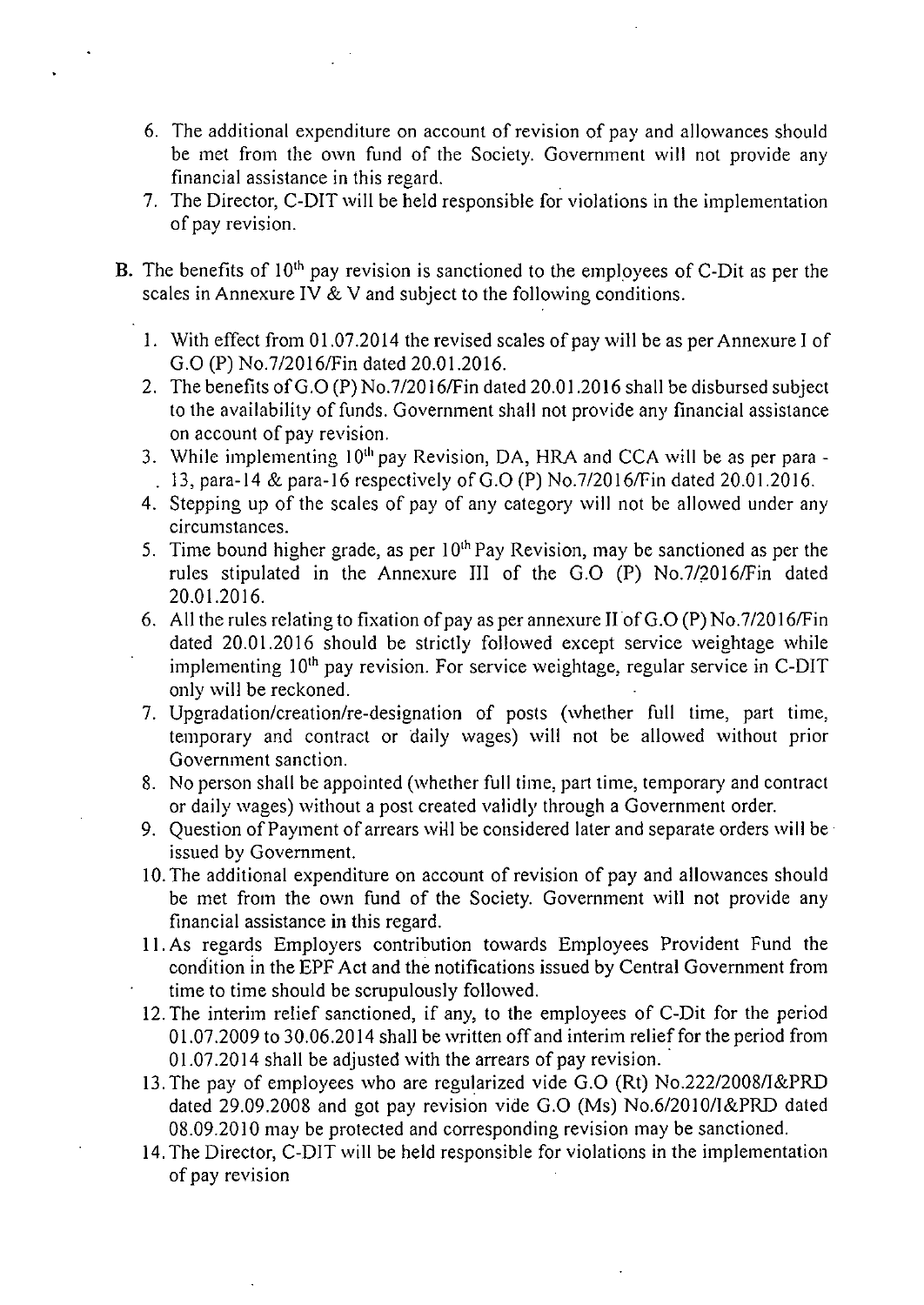- C. Illustration of the notional fixation as per  $9<sup>th</sup>$  and  $10<sup>th</sup>$  Pay Revision for State Scale of pay drawing employees of C-Dit is appended to this G.O as Annexure VI
- D. Orders approving the staff pattern of State Scale of pay drawing employees of C-Dit will be issued separately.

(By Order of the Governor)

## M.SIVASANKAR **Secretary**

T<sub>o</sub>

The Registrar, C-Dit, Chitranjali Hills, Thiruvallom, Thiruvananthapuram. The Finance Department.

The General Administration (SC) Department (vide Item No.2314 dt 18.07.2018) The Principal Accountant General (Audit) / (A & E), Kerala, Thiruvananthapuram. The Information & Public Relations (Web & New Media) Department Stock File

Forwarded / By Order

Section officer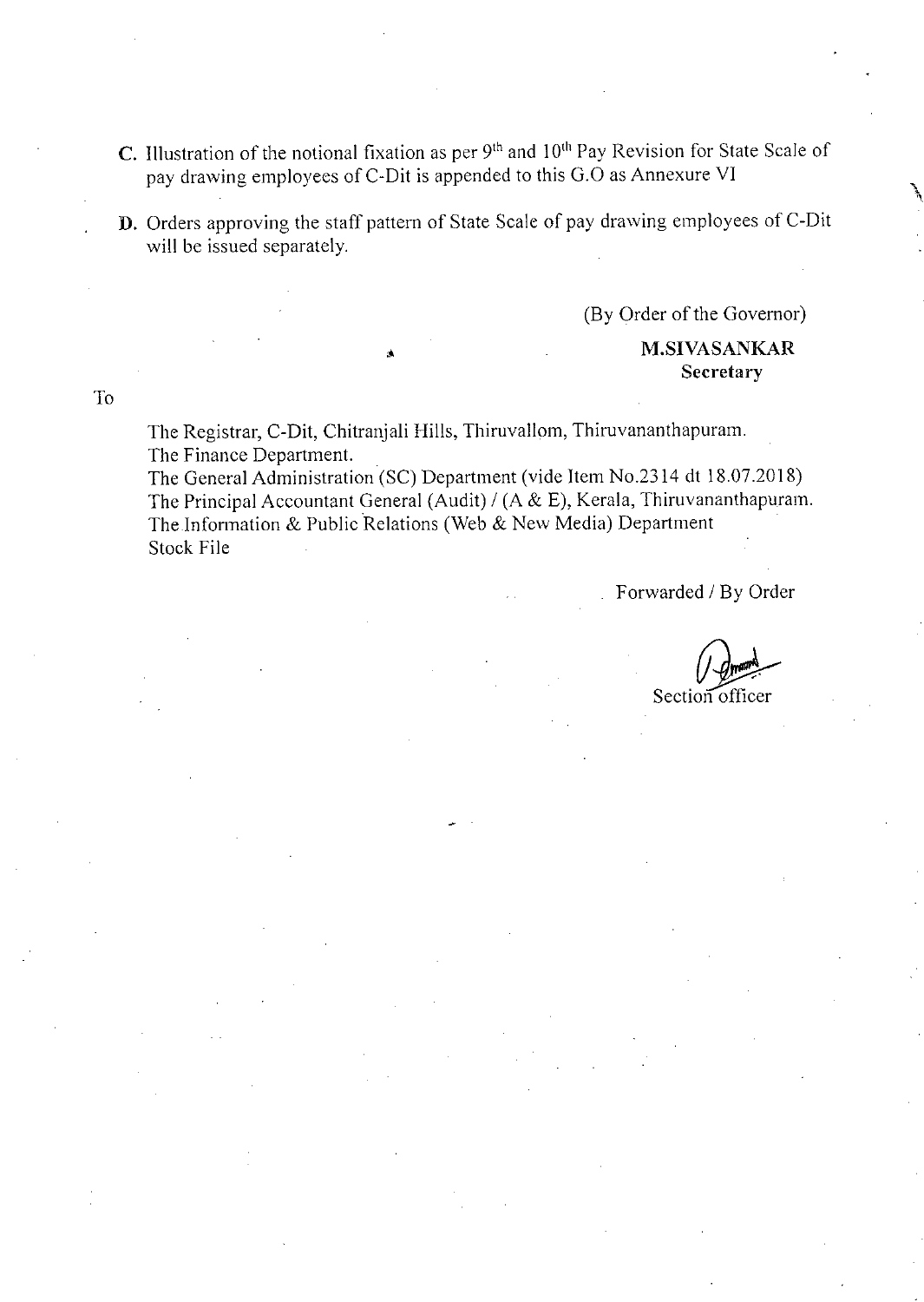Scale of pay of the following posts created vide GO(Ms) No.6/2010/I&PRD dated 08.09.2010 & G.O (Ms) No.2/2011/I&PRD dated  $08.02.2011$  are revised as follows.

| S1<br>No       | Name of Post                                | No of<br>Posts | Existing pay scale<br>(2004 PR) | Scale of pay<br>sanctioned as per<br>9 <sup>th</sup> PR |
|----------------|---------------------------------------------|----------------|---------------------------------|---------------------------------------------------------|
| 1              | <b>Assistant Manager (PPC)</b>              | 1              | 10790-18000                     | 18740-33680                                             |
| $\overline{2}$ | <b>Technical Assistant</b><br>(Electronics) | 3              | 7990-12930                      | 13900-24040                                             |
| 3              | Junior Technician (Electronics)             | $1 -$          | 5650-8790                       | 9940-16580                                              |
| 4              | Junior Technician (Civil)                   | $\mathbf{1}$   | 5650-8790                       | 9940-16580                                              |
| 5              | Junior Technician (Data Entry)              | 1              | 5650-8790                       | 9940-16580                                              |
| 6              | Junior Technician (Video<br>Archive)        |                | 5650-8790                       | 9940-16580                                              |
| $\overline{7}$ | Junior Technician (Camera<br>Assistant)     | $^{\circ}1$    | 5650-8790                       | 9940-16580                                              |
| 8              | Junior Executive (Admn)                     | $\overline{2}$ | 10790-18000                     | 18740-33680                                             |
| 9              | Senior Office Assistant                     | $\overline{2}$ | 8790-13610                      | 15380-25900                                             |
| 10             | Junior Executive (Accts)                    | 1              | 10790-18000                     | 18740-33680                                             |
| $\lceil$ 11    | <b>Clerical Assistant</b>                   | 1              | 4750-7820                       | 8960-14260                                              |
| <sup>12</sup>  | Driver-Cleaner                              | $\overline{2}$ | 7480-11910                      | 13210-22360                                             |
| 13             | Office Assistant                            | $\overline{4}$ | 7990-12930                      | 13900-24040                                             |
| 14             | Helper                                      | $\overline{7}$ | 4630-7000                       | 8730-13540                                              |
| 15             | Part Time Sweeper (P.T.C)                   | 4              | 2700+DA                         | 4250-6700                                               |
|                | 16 Project Associate                        | $\mathbb{Z}^2$ | 7990-12930                      | 13900-24040                                             |
| 17             | <b>Light Assistant</b>                      | $\overline{2}$ | 4630-7000                       | 8730-13540                                              |
| 18             | Junior Technician                           | 1              | 5650-8790                       | 9940-16580                                              |
| 19             | Technical Assistant(Electrical)             | $\mathbf 1$    | 7990-12930                      | 13900-24040                                             |
| 20             | Camera Assistant                            | $\overline{c}$ | 5650-8790                       | 9940-16580                                              |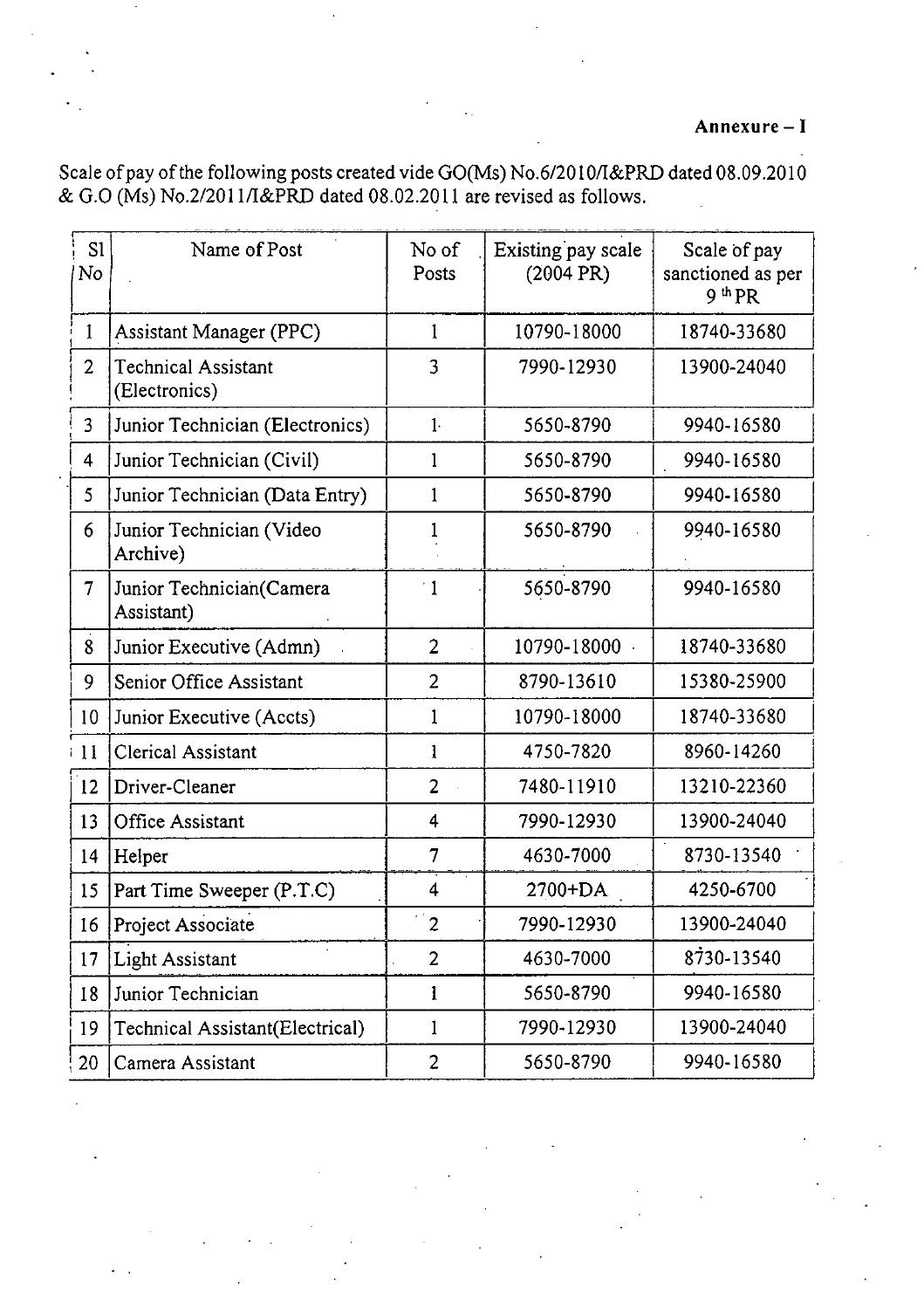## **Annexure** - **II**

Scale of pay of the *54* posts created vide G.O (Ms) No.9/2015/I&PRD dated 06.06.20 15 are revised as follows with the condition that the revised scales to the following posts shall be applicable w.e.f 06.06.20 15 without any *fixation.* 

| <b>S1</b><br>No | Name of post                        | Number of<br>post | Scale of pay on the<br>date of<br>regularization<br>$(06.06.2015)$ (2004)<br>PR) | Revised scale of<br>pay as per 9 <sup>th</sup><br><b>PR</b> |
|-----------------|-------------------------------------|-------------------|----------------------------------------------------------------------------------|-------------------------------------------------------------|
| 1               | Content Developer                   |                   | 7990-12930                                                                       | 13900-24040                                                 |
| $\overline{2}$  | Coordinator (Corporate<br>Training) |                   | 7990-12930                                                                       | 13900-24040                                                 |
| 3               | Gardener cum Helper                 | $\mathbf{1}$      | 4630-7000                                                                        | 8730-13540                                                  |
| 4               | Helper                              | $\overline{2}$    | 4630-7000                                                                        | 8730-13540                                                  |
| 5               | Junior Programmer                   | $\cdot$ 1         | 7990-12930                                                                       | 13900-24040                                                 |
| 6               | Junior Technician                   | 3                 | 5650-8790                                                                        | 9940-16580                                                  |
| 7               | <b>Light Assistant</b>              | 1                 | 4630-7000                                                                        | 8730-13540                                                  |
| 8               | Marketing Executive                 | $\overline{2}$    | 7990-12930                                                                       | 13900-24040                                                 |
| 9               | Office Assistant                    | 6                 | 7990-12930                                                                       | 13900-24040                                                 |
| 10 <sup>1</sup> | Part Time Sweeper                   | ľ                 | As per Govt rate                                                                 | 4250-6700                                                   |
| 11              | <b>Production Assistant</b>         | 1                 | 5650-8790                                                                        | 9940-16580                                                  |
| 12              | Programmer                          | $\mathbf{1}$      | 7990-12930                                                                       | 13900-24040                                                 |
| 13              | Reporter                            | 1                 | 7990-12930                                                                       | 13900-24040                                                 |
| 14              | <b>Technical Assistant</b>          | $-24$             | 7990-12930                                                                       | 13900-24040                                                 |
| 15              | Video Archives Assistant            | 1                 | 5650-8790                                                                        | 9940-16580                                                  |
| 16              | Web Designer                        | 1                 | 5650-8790                                                                        | 9940-16580                                                  |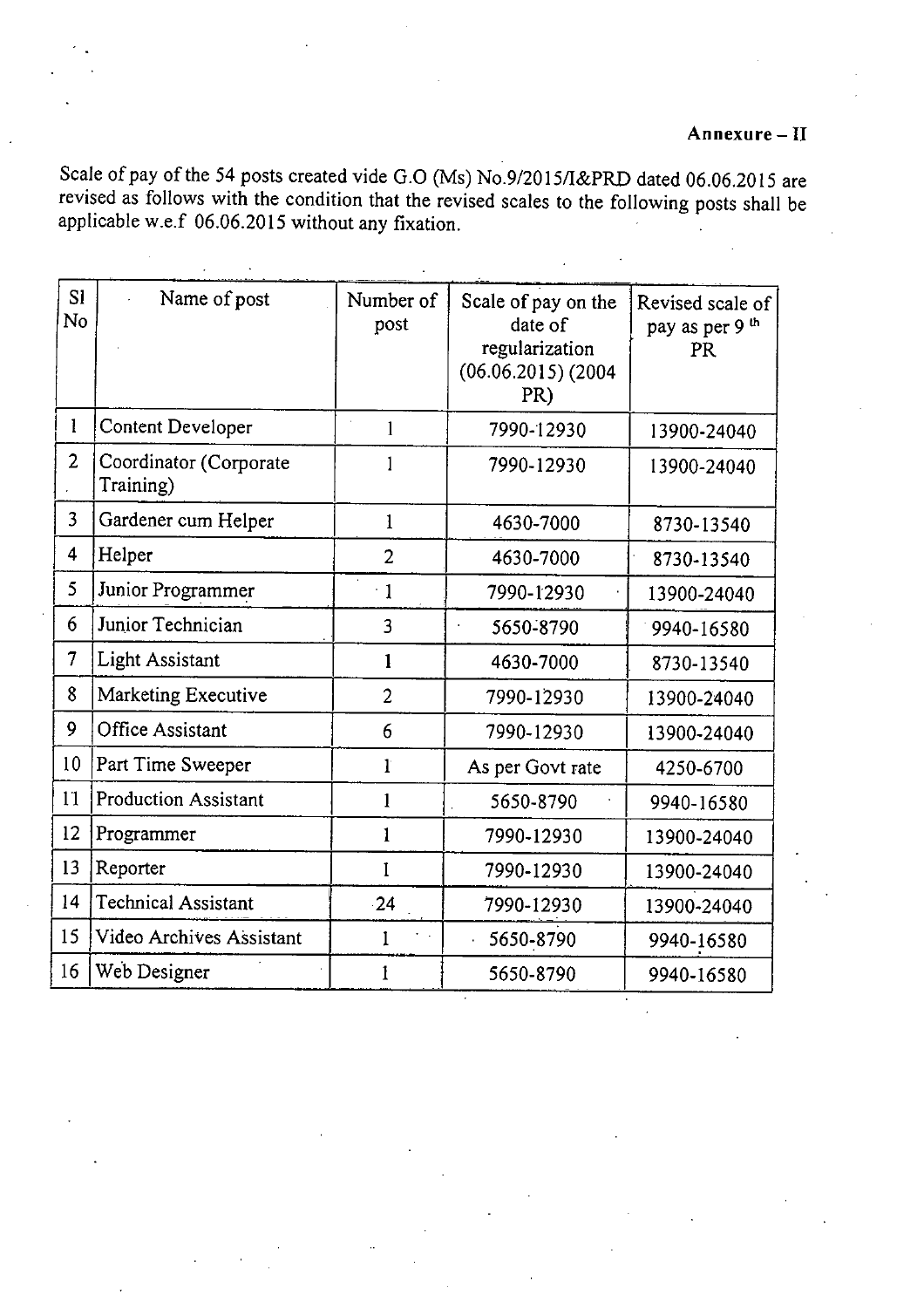Different scales of pay sanctioned to the post of Research Assistants and Data Entry Operators created vide G.O (Ms) No.6/2010/I&PRD dated 08.09.2010, G.O (Ms) No.2/2011/I&PRD dated 08.02.2011 & G.O (Ms) No.9/2015/I&PRD dated 06.06.2015 are revised as follows.

| Si<br>No            | Name of post                                                                                                                                                                           | Number<br>of post       | Scale of pay on the<br>date of<br>regularization (2004<br>PR) | Revised scale<br>of pay as per<br>9th PR |
|---------------------|----------------------------------------------------------------------------------------------------------------------------------------------------------------------------------------|-------------------------|---------------------------------------------------------------|------------------------------------------|
|                     | Data Entry Operator regularized on<br>01.10.2000<br>as per G.O (Ms)<br>No.6/2010/I&PRD<br>dated<br>08.09.2010 (3 Posts) & G.O (Ms)<br>No.2/2011/I&PRD<br>dated<br>08.02.2011 (1 Post). | $\overline{\mathbf{4}}$ | 5250-8390                                                     | 9190-15780                               |
| ii                  | Data Entry Operator regularized<br>on 06.06.2015 as per G.O.(Ms)<br>No.9/2015/I&PRD dated<br>06.06.2015                                                                                | $\overline{3}$          | 5650-8790                                                     |                                          |
|                     | <b>Total</b>                                                                                                                                                                           | $\overline{7}$          |                                                               |                                          |
| ı                   | Research Assistant regularized on<br>01.10.2000 as per G.O (Ms)<br>No.6/2010/I&PRD dated<br>08.09.2010 (3 Posts)                                                                       |                         | 9190-15510                                                    |                                          |
| $\ddot{\mathbf{i}}$ | Research Assistants regularized<br>on 06.06.2015 as per G.O.(Ms)<br>No.9/2015/I&PRD dated<br>06.06.2015                                                                                | 3                       | 7990-12930                                                    | 13900-24040                              |
|                     | Total                                                                                                                                                                                  | $\cdot$ 4               |                                                               |                                          |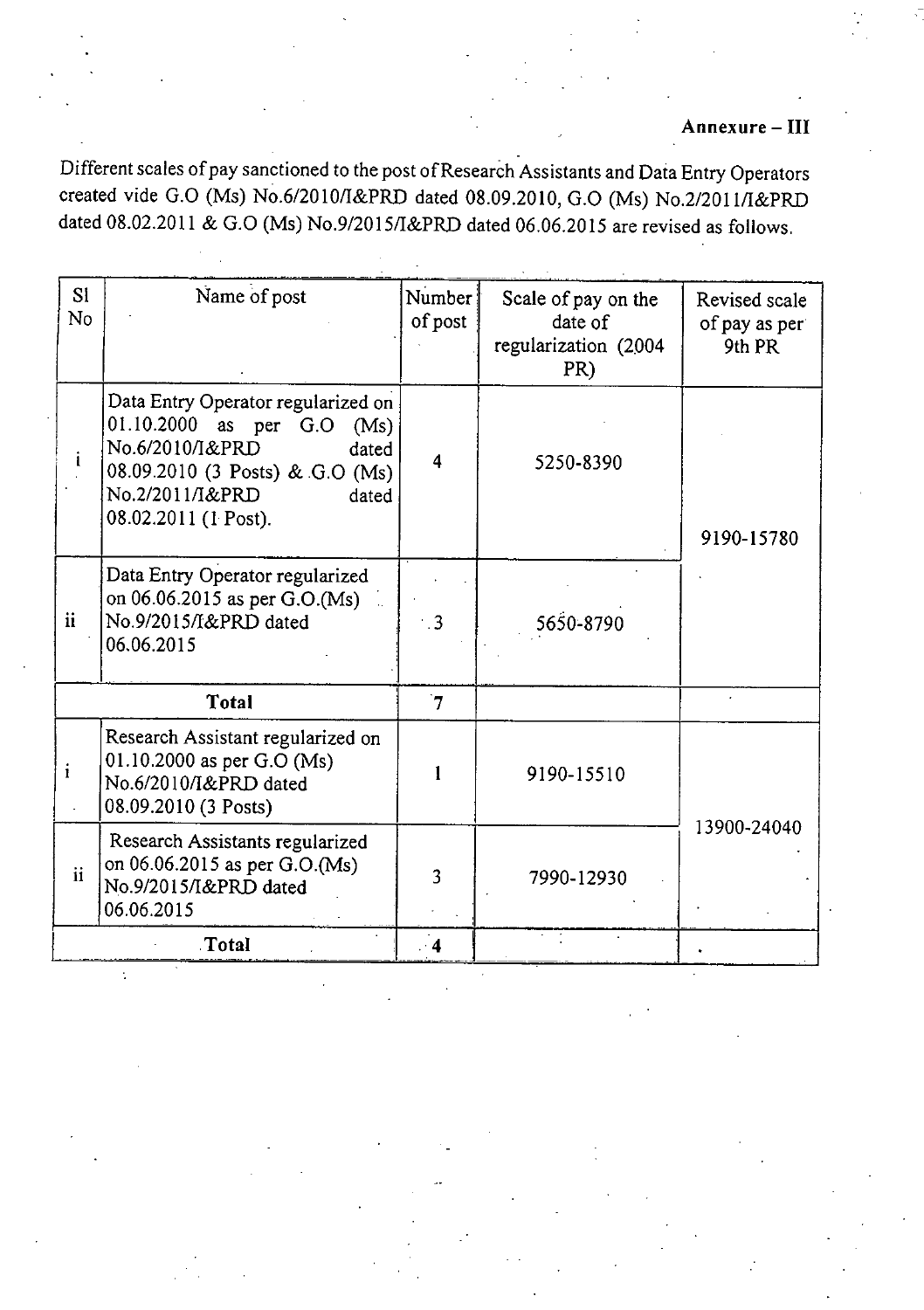## **Annexure** - IV

Scale of pay of the following posts created vide GO (Ms) No.6/2010/I&PRD dated 08.09.2010 & 0.0 (Ms) *No.2/201* 1/I&PRD dated 08.02.2011 are revised as follows in tune with 0.0 (P) No.07/2016/Fin dated 20.01.2016.

| S1<br>No                 | Name of Post                         | No of<br>Posts | Scale of pay as<br>per 9 <sup>th</sup> PR. | Scale of pay sanctioned<br>as per 10 <sup>th</sup> PR |
|--------------------------|--------------------------------------|----------------|--------------------------------------------|-------------------------------------------------------|
| $\mathbf{I}$             | Assistant Manager (PPC)              | 1              | 18740-33680                                | 35700-75600                                           |
| $\overline{2}$           | Technical Assistant (Electronics)    | 3              | 13900-24040                                | 26500-56700                                           |
| $\overline{3}$           | Junior Technician (Electronics)      | 1              | 9940-16580                                 | 19000-43600                                           |
| $\overline{4}$           | Junior Technician (Civil)            | 1              | 9940-16580                                 | 19000-43600                                           |
| 5                        | Junior Technician (Data Entry)       | I              | 9940-16580                                 | 19000-43600                                           |
| $6^{\circ}$              | Junior Technician (Video Archive)    | $\overline{1}$ | 9940-16580                                 | 19000-43600                                           |
| $\overline{\mathcal{L}}$ | Junior Technician (Camera Assistant) | 1              | 9940-16580                                 | 19000-43600                                           |
| 8                        | Junior Executive (Admn)              | $\overline{2}$ | 18740-33680                                | 35700-75600                                           |
| 9                        | Senior Office Assistant              | $\overline{2}$ | 15380-25900                                | 29200-62400                                           |
| 10                       | Junior Executive (Accts)             | $\mathbf{1}$   | 18740-33680                                | 35700-75600                                           |
| 11                       | Clerical Assistant                   | 1              | 8960-14260                                 | 17500-39500                                           |
| 12                       | Driver-Cleaner                       | $\overline{2}$ | 13210-22360                                | 25200-54000                                           |
| 13                       | <b>Office Assistant</b>              | 4              | 13900-24040                                | 26500-56700                                           |
| 14                       | Helper                               | $\tau$         | 8730-13540                                 | 17000-37500                                           |
| 15                       | Part Time Sweeper (P.T.C)            | 4              | 4250-6700                                  | 8200-13340                                            |
| 16                       | Project Associate                    | $\overline{2}$ | 13900-24040                                | 26500-56700                                           |
| 17                       | Light Assistant                      | $\overline{2}$ | 8730-13540                                 | 17000-37500                                           |
| 18                       | Junior Technician                    | $\mathbf{I}$   | 9940-16580                                 | 19000-43600                                           |
| 19                       | Technical Assistant(Electrical)      | $\mathbf{1}$   | 13900-24040                                | 26500-56700                                           |
| 20                       | Camera Assistant                     | $\overline{2}$ | 9940-16580                                 | 19000-43600                                           |
| 21                       | Data Entry Operator                  | 4              | 9190-15780                                 | 18000-41500                                           |
| 22                       | <b>Research Assistant</b>            | $\bf{l}$       | 13900-24040                                | 26500-56700                                           |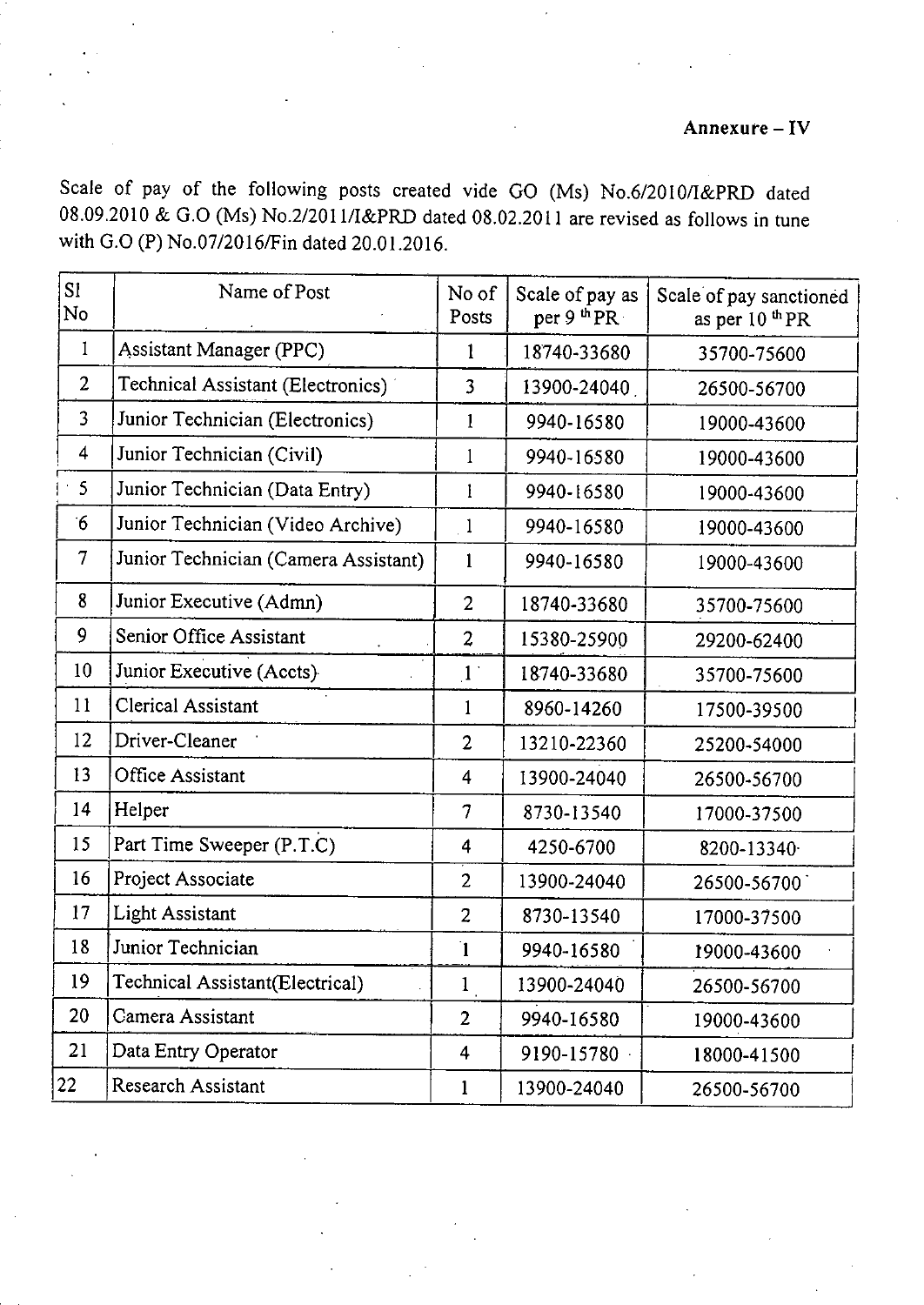**Annexure - V** 

Scales of pay of the 54 posts created vide G.O (Ms) No.9/2015/I&PRD dated 06.06.2015 are

| <b>SI</b><br>No         | Name of post                     | Number<br>of post  | Scale of pay as<br>per 9 <sup>th</sup> PR | Scale of pay<br>sanctioned as<br>$per10^{th}$ PR |
|-------------------------|----------------------------------|--------------------|-------------------------------------------|--------------------------------------------------|
| $\mathbf{1}$            | <b>Content Developer</b>         | 1                  | 13900-24040                               | 26500-56700                                      |
| $\overline{2}$          | Coordinator (Corporate Training) | $\mathbf{1}$       | 13900-24040                               | 26500-56700                                      |
| $\overline{3}$          | Gardener cum Helper              | $\mathbf{1}$       | 8730-13540                                | 17000-37500                                      |
| $\overline{\mathbf{4}}$ | Helper                           | $\overline{2}$     | 8730-13540                                | 17000-37500                                      |
| 5                       | Junior Programmer                | 1                  | 13900-24040                               | 26500-56700                                      |
| 6                       | Junior Technician                | 3                  | 9940-16580                                | 19000-43600                                      |
| 7 <sub>1</sub>          | <b>Light Assistant</b>           | $\mathbf{1}$       | 8730-13540                                | 17000-37500                                      |
| 8                       | Marketing Executive              | $\overline{2}$     | 13900-24040                               | 26500-56700                                      |
| 9                       | <b>Office Assistant</b>          | 6                  | 13900-24040                               | 26500-56700                                      |
| 10                      | Part Time Sweeper                | $\mathbf{1}$       | 4250-6700                                 | 8200-13340                                       |
| 11                      | <b>Production Assistant</b>      | $\mathbf{l}$       | 9940-16580                                | 19000-43600                                      |
| 12                      | Programmer                       | Y.<br>$\mathbf{1}$ | 13900-24040                               | 26500-56700                                      |
| 13                      | Reporter                         | $\mathbf{1}$       | 13900-24040.                              | 26500-56700                                      |
| 14                      | <b>Technical Assistant</b>       | 24                 | 13900-24040                               | 26500-56700                                      |
| 15                      | Video Archives Assistant         | $\mathbf{1}$       | 9940-16580                                | 19000-43600                                      |
| 16                      | Web Designer                     | $\mathbf{1}$       | 9940-16580                                | 19000-43600                                      |
| 17                      | Data Entry Operator              | 3                  | 9190-15780                                | 18000-41500                                      |
| 18                      | Research Assistant               | 3                  | 13900-24040                               | 26500-56700                                      |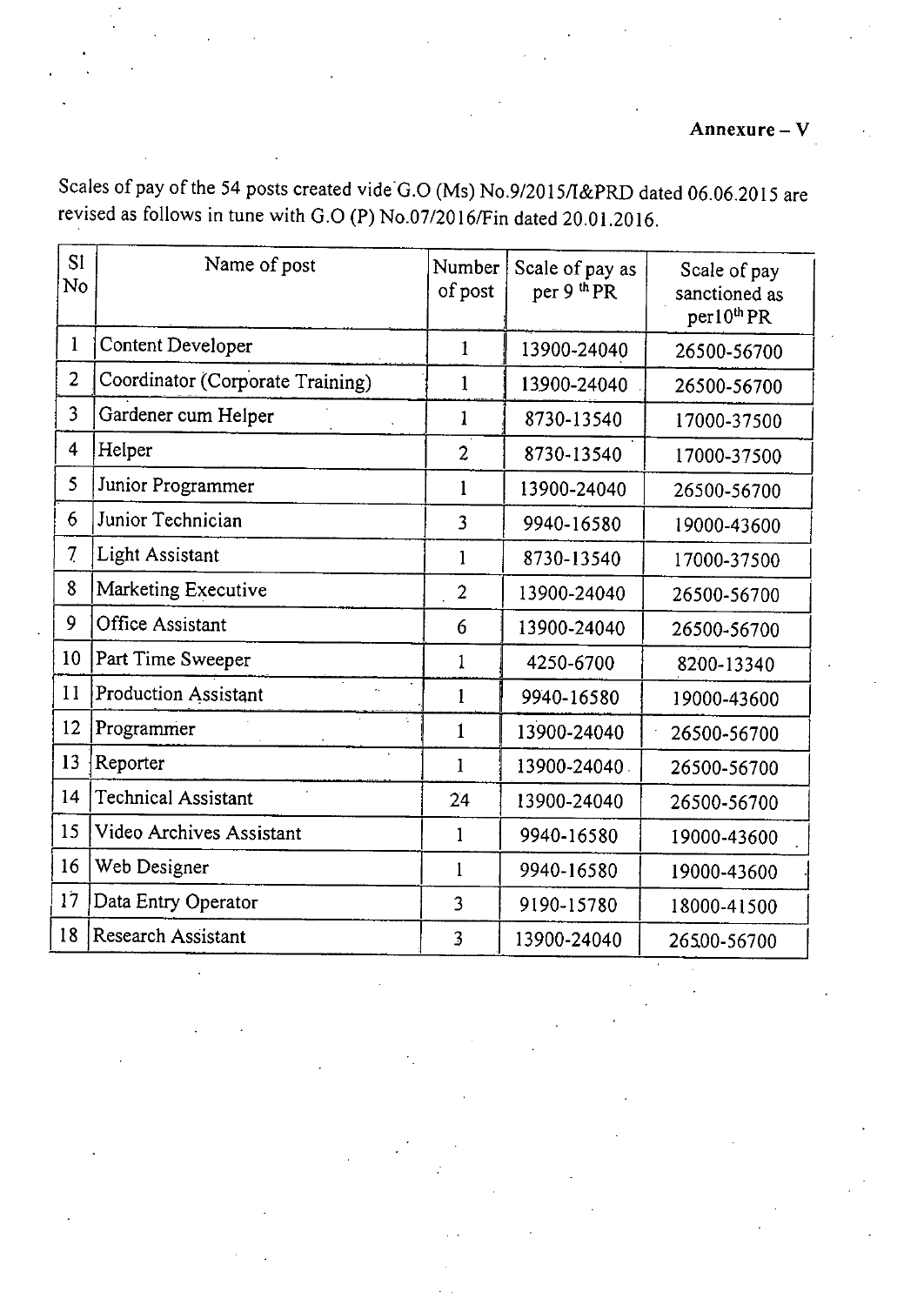## **Annexure - VI**

# Illustration of the notional fixation as per  $9<sup>th</sup> PRC$  and fixation as per  $10<sup>th</sup> PRC$

|                      | Fixation as per 9 <sup>th</sup> Pay Revision Order                                                   |                |                       |                       |
|----------------------|------------------------------------------------------------------------------------------------------|----------------|-----------------------|-----------------------|
| S <sub>1</sub><br>No | Particulars                                                                                          | Illustration 1 | <b>Illustration 2</b> | <b>Illustration 3</b> |
| $\mathbf{1}$         | Pre Revised scale                                                                                    | 4630-7000      | 7990-12930            | 10790-18000           |
| $\overline{2}$       | Revised scale as per 9 <sup>th</sup> Pay Revision                                                    | 8730-13540     | 13900-24040           | 18740-33680           |
| 3                    | Commencement of service                                                                              | 01/08/97       | 01/08/09              | 01/03/02              |
| $\overline{4}$       | No of completed years of service as on<br>01.07.2009                                                 | 11             | 0.                    | 7                     |
| 5                    | Date of option to come over to the revised<br>scale of pay                                           | 01/07/09       | 01/08/09              | 01/07/09              |
| 6                    | Pre revised basic pay on the date of<br>option                                                       | 6080           | 7990                  | 12930                 |
| $\overline{7}$       | DA to be merged (64% of pre revised<br>basic pay)                                                    | 3891           |                       | 8275                  |
| $\overline{8}$       | Fitment benefit (10% of pre revised Basic<br>pay, Minimum Rs.1000/-)                                 | 1000           |                       | 1293                  |
| 9                    | Service weightage $\frac{1}{2}$ % of completed<br>years of service, maximum for 30 years<br>ie, 15%) | 334            |                       | 453                   |
| 10 <sup>°</sup>      | Total $(6+7+8+9)$                                                                                    | 11305          | 7990                  | 22951                 |
| 11                   | Stage in the revised scale                                                                           | 11320          | 13900                 | 23480                 |
| 12                   | Personal pay, if any                                                                                 | $\bf{0}$       | $\mathbf 0$           | $\bf{0}$              |
| 13                   | DA as on 01.07.2009 (0%)                                                                             | $\bf{0}$       | $\mathbf 0$           | $\mathbf 0$           |
|                      | 14   Total pay as on $01.07.2009$ (11+12+13)                                                         | 11320          | 13900                 | 23480                 |
| 15                   | Next Increment date                                                                                  | 01/07/10       | 01/08/10              | 01/07/10              |
| 16                   | Pay including increment                                                                              | 11620          | 14260                 | 24040                 |